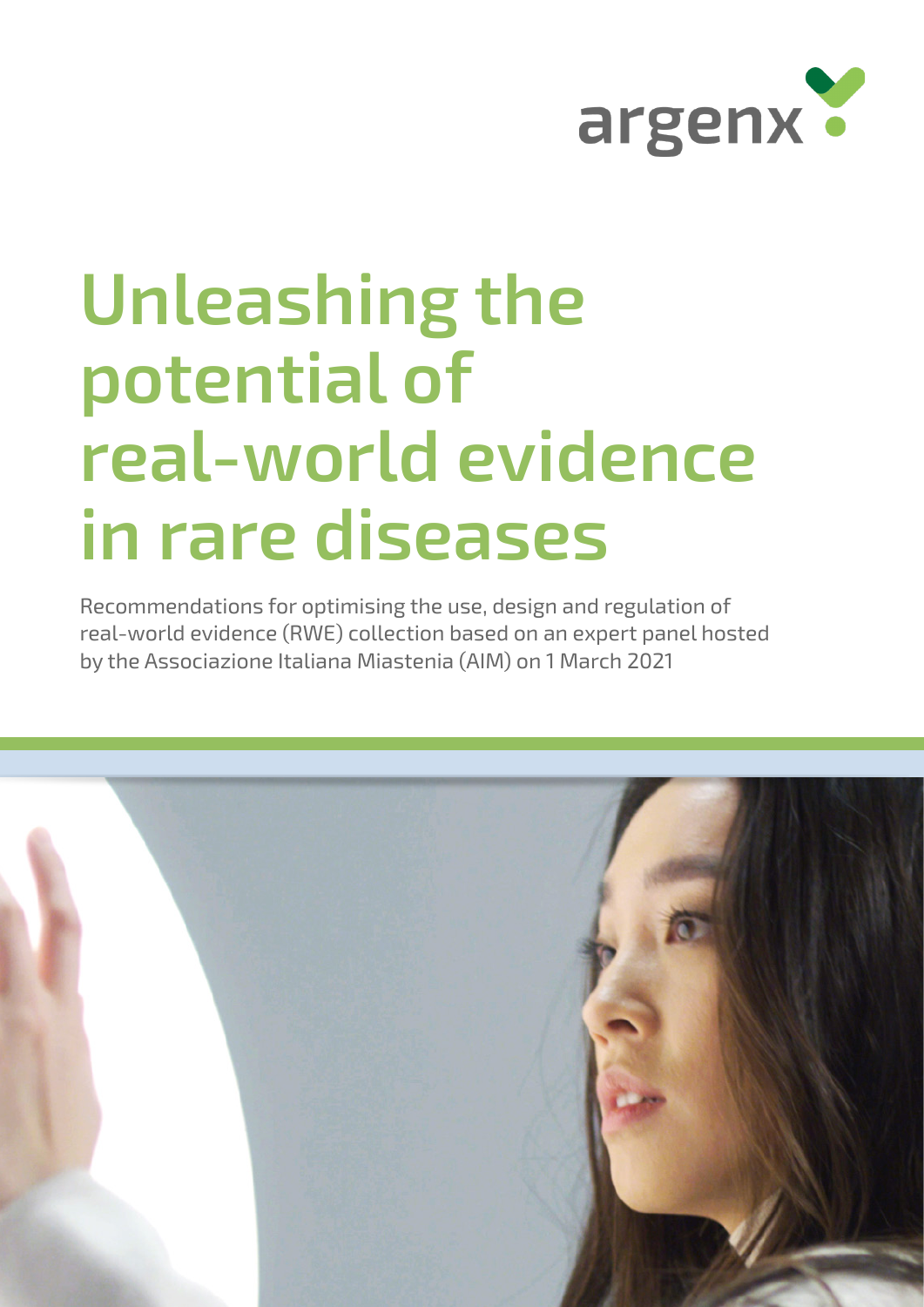# **PART 1: SUMMARY OF THE EXPERT PANEL**



**On 1 March 2021, argenx sponsored a panel event on the potential of RWE in rare diseases hosted by the Italian patient organisation Associazione Italiana Miastenia (AIM).** 

**Real-world evidence is the clinical evidence derived from the analysis of real-world data that is collected outside of randomised controlled trials (RCTs), through routine medical practice.** 

**For instance, real-world data can come from patient-generated data, electronic health records, product and disease registries, as well as data gathered by mobile devices. Generated by different types of study designs and analyses, including observational studies, real-world evidence has the potential to complement the knowledge acquired by RCTs in rare diseases.**

**The event was aimed at providing a deeper understanding of RWE and its potential benefits in the rare disease space. It also sought to provide additional comprehension on the challenge of gathering patients' perspective on living with a disease and treatments outside of standardized clinical trials.** 

To uncover some of these insights, we convened a senior multi-stakeholder panel of experts offering medical, scientific, patient, economic and regulatory perspectives. The discussion was grounded on the MyRealWorldTM MG Observational Study.



**Anant Murthy**, argenx's General Manager Europe, opened the event with commentary on how COVID-19 has illuminated the importance of interconnected healthcare systems and evidence-sharing between them.



**Dr. Renato Mantegazza**, President of AIM and Director of the Neuroimmunology and Neuromuscular Diseases Unit at the Fondazione Istituto Neurologico "Carlo Besta" of Milan, outlined the value of information when it comes to better understanding and treating rare diseases. He asserted that real-world evidence is a driving force for knowledge and transparency, which can only be achieved through increased connectivity between the industry, healthcare providers, payers and patients.



**Mark Larkin**, Founder and CEO of Vitaccess, the RWE solutions and analytics platform that developed the MyReal-WorldTM MG Observational Study, summarised the initial learnings from the study and underlined the importance of effective collaboration between different stakeholders in recruiting patients for such studies. He also highlighted the role of digital tools in allowing RWE collection to be flexible, to keep track of the impact of external factors on rare disease patients, and more broadly, to gather patients' perspective in such studies.



**Marguerite Friconneau**, Expert Patient and Patient Advocate on the Scientific Board of the MyRealWorldTM MG Study, focused on the importance of patient-centricity for observational studies. On the MyRealWorldTM MG Study specifically, she explained that the innovative approach to the study involving input from patients early and often enabled the incorporation of patients' expectations and needs.



**Lieven Annemans**, Senior Professor of Economics of Health and Wellbeing at Ghent University and Brussels University (VUB), noted that real-world evidence can support the entire innovation cycle: from drug development stages by gathering deeper understanding of a disease and its current management; through the patient access stage; and the post marketaccess stage by helping assess whether a treatment delivers on its promised value from a clinical and a healthcare system perspective.



**Brieuc Van Damme**, Director-General Healthcare at Belgium's National Institute for Health and Disability Insurance (RIZIV-INAMI), showcased some of the ways in which Belgium has started using RWE. For instance, via the RWE4Decisions platform; and highlighted the need for a common European approach to RWE such as in the context of the European Commission's work on a European Health Data Space.



**Tomislav Sokol**, Member of the European Parliament (EPP Group, Croatia) called for harmonising the EU regulatory framework on RWE collection, management and ethics in order to increase the value of RWE for patients.



Finally, **Sarah Emond**, Executive Vice President and Chief Operating Officer, Institute for Clinical and Economic Review (ICER), opened the **Q&A discussion**. Sarah stressed the importance of making the outcomes of clinical trials more patientcentred with the support of RWE.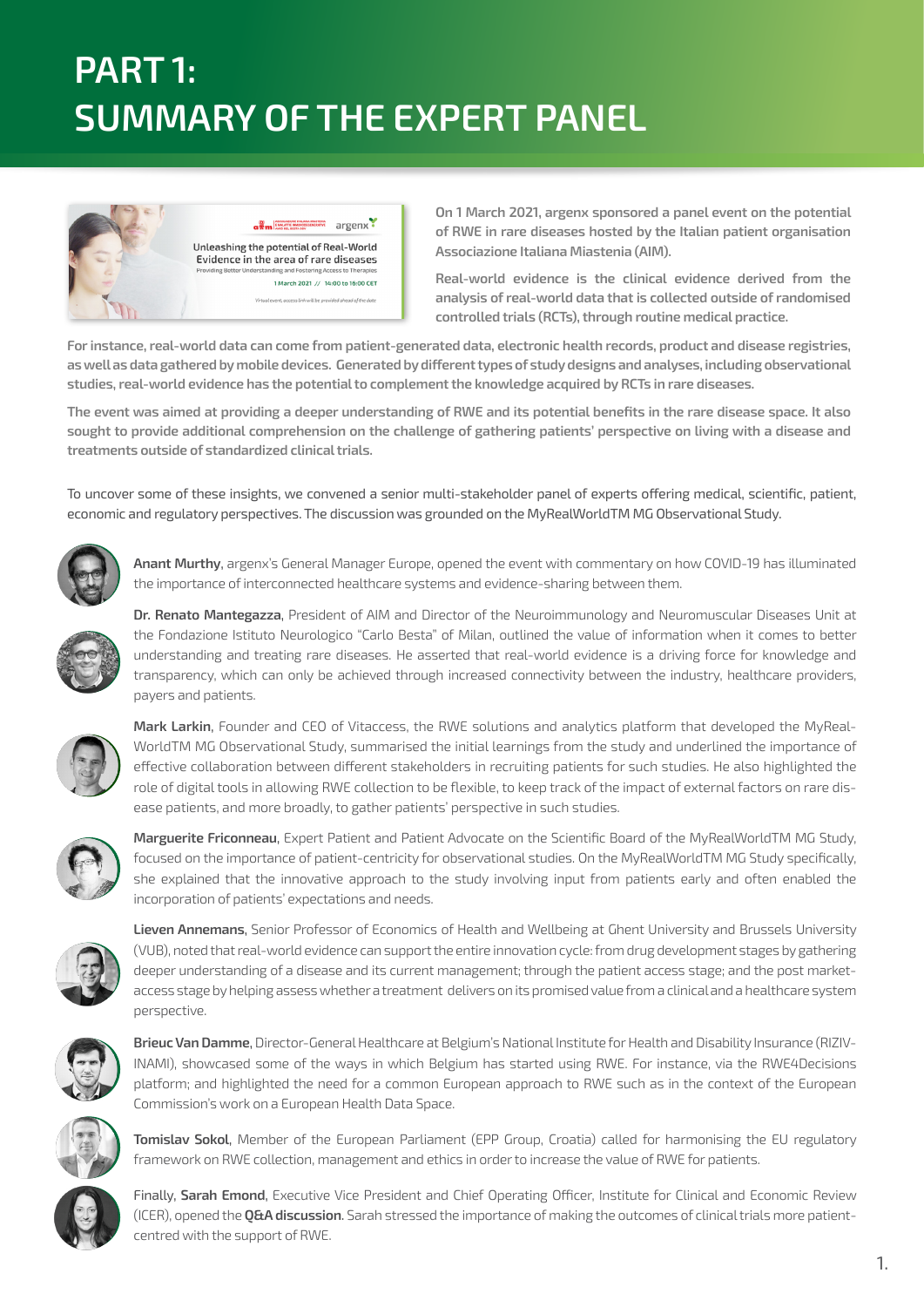# **I. OPTIMISING THE USE OF RWE THROUGHOUT THE DRUG DEVELOPMENT CYCLE**

One of the main challenges faced by biopharmaceutical companies and healthcare systems is the inherent gap between data collection from standardised clinical trials and how things happen in the real world.

RWE can help the sector overcome this "data gap" throughout the drug development cycle, allowing drug developers to better understand a disease and improve R&D. It would also enable healthcare authorities to make more informed decisions while ensuring greater involvement of patients' perspective.

Specifically, the use of RWE should be encouraged and enhanced at three key stages of the drug development cycle:

## **i. Drug development phase**

- RWE does not replace or compete with clinical trial data, but complements it by improving our understanding of diseases and treatments and their everyday impact.
- RWE is critical to improve patient empowerment and better incorporate patients' perspective in drug development by reporting both patients' and clinicians' outcomes.
- In general, information gathered through RWE collection can bring more value to patients because it is shareable and based on their "expertise by experience."

## **ii. Health Technology Assessment (HTA) and access phase**

- The clinical and value appraisal of new drugs by healthcare authorities, especially in rare diseases, is often associated with disease, treatment, and healthcare system-related uncertainties that can impede or delay patients' access to medical innovation. RWE can help overcome such uncertainties and concerns about the value of innovative treatments by providing real-world information before a drug has been approved.
- RWE can also contribute to more comprehensive value assessment by broadening its scope to new, often neglected perspectives such as workers' productivity and caregiver burden.

## **iii. Post-access phase**

- RWE can play a central role in assessing whether and how a new treatment, once in use in a healthcare system, delivers on its promised value both from a clinical and from a healthcare system perspective.
- More generally, high-quality data gathered through RWE can improve the overall management of the healthcare system, for example by enabling hospital-level comparisons and by enhancing transparency and trust for the general public.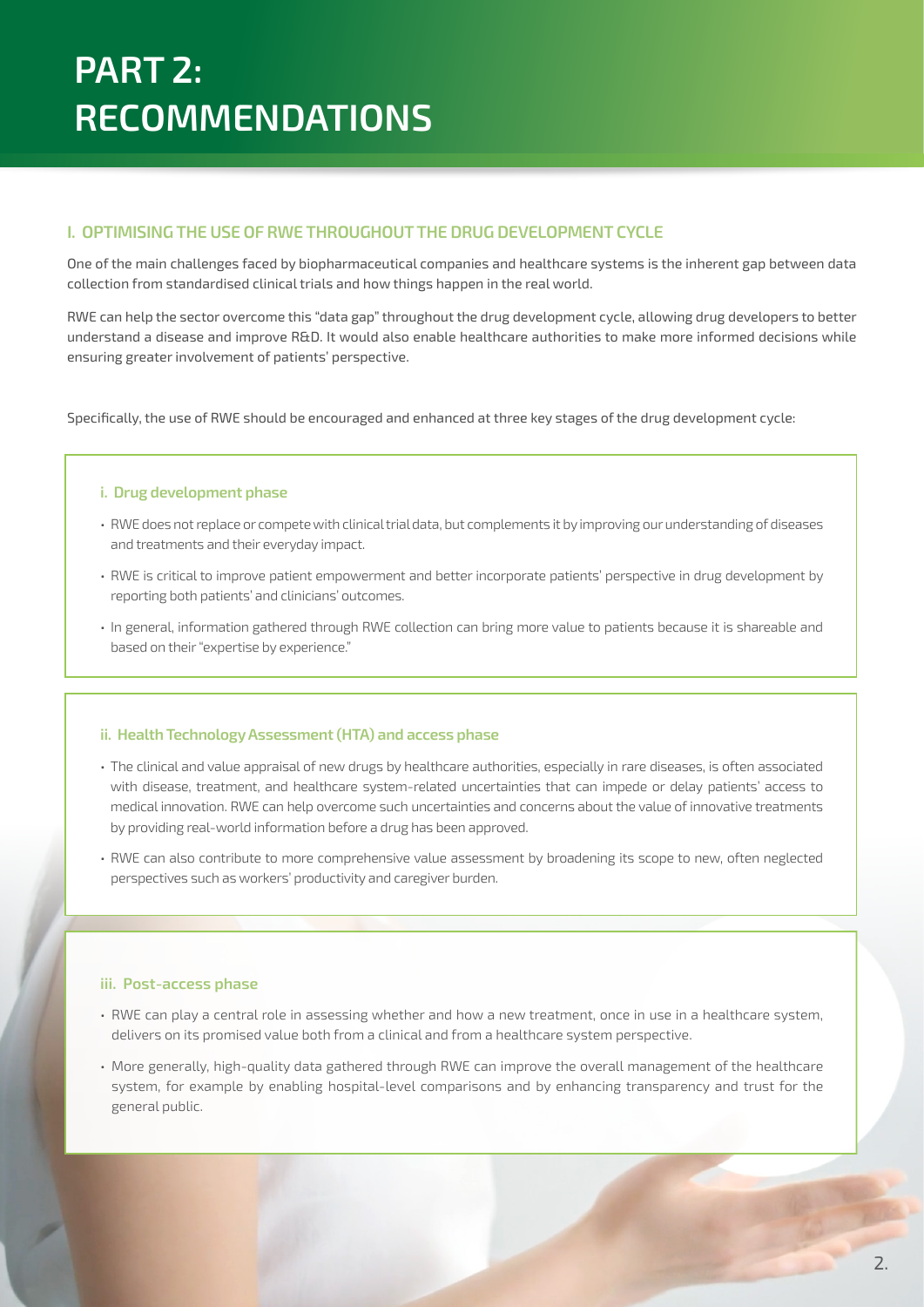# **II. OPTMISING THE DESIGN OF RWE COLLECTION AND OBSERVATIONAL STUDIES**

The value of RWE throughout the drug development cycle is only as good as the value of the data collected throughout the process. As a result, RWE collection projects and observational studies should follow best practices, such as:

## **i. Multi-stakeholder cooperation**

- RWE is centred on collecting information about the real-world interplay between disease, treatment and their management in the healthcare system. Its success relies on the effective involvement of and collaboration between a series of stakeholders, from industry to patients, clinicians and healthcare providers.
- Early and active involvement of expert patients, such as seeking their inputs on design of RWE collection studies, is particularly important for two reasons:
	- Collecting information about their perspective on the burden of disease and their medical needs is one of RWE's central objectives.
	- Involving expert patients in the design of such studies is a key pre-condition for their effective participation in such studies. Creating an atmosphere of trust is of utmost importance, in addition to addressing issues such as usability and relevance.

# **ii. Digital tools**

- Digital tools such as app-based observational studies are particularly useful for RWE collection. They allow for the real-time inclusion of unexpected environmental factors (e.g. COVID-19 in the context of MyRealWorldTM MG) and the assessment of their impact on rare disease patients.
- Digital RWE tools generally ease evidence generation and patient recruitment for such studies.

# **iii. Quantity v. quality of data**

• Stakeholders involved in the RWE collection process should focus on the quality rather than on the quantity of the data generated, as the former is the essential variable for the value of the evidence generated.



# **III. OPTIMISING THE REGULATORY FRAMEWORK FOR RWE AT NATIONAL AND EUROPEAN LEVEL**

In addition to the questions on the design of RWE studies and how this type of data can contribute to the drug development cycle, another central issue around RWE relates to the regulatory framework in which it takes places.

More specifically, the challenge remains to what extent do these regulations provide necessary incentives for key stakeholders to participate in RWE collection, without establishing undue regulatory obstacles, particularly in terms of data sharing.